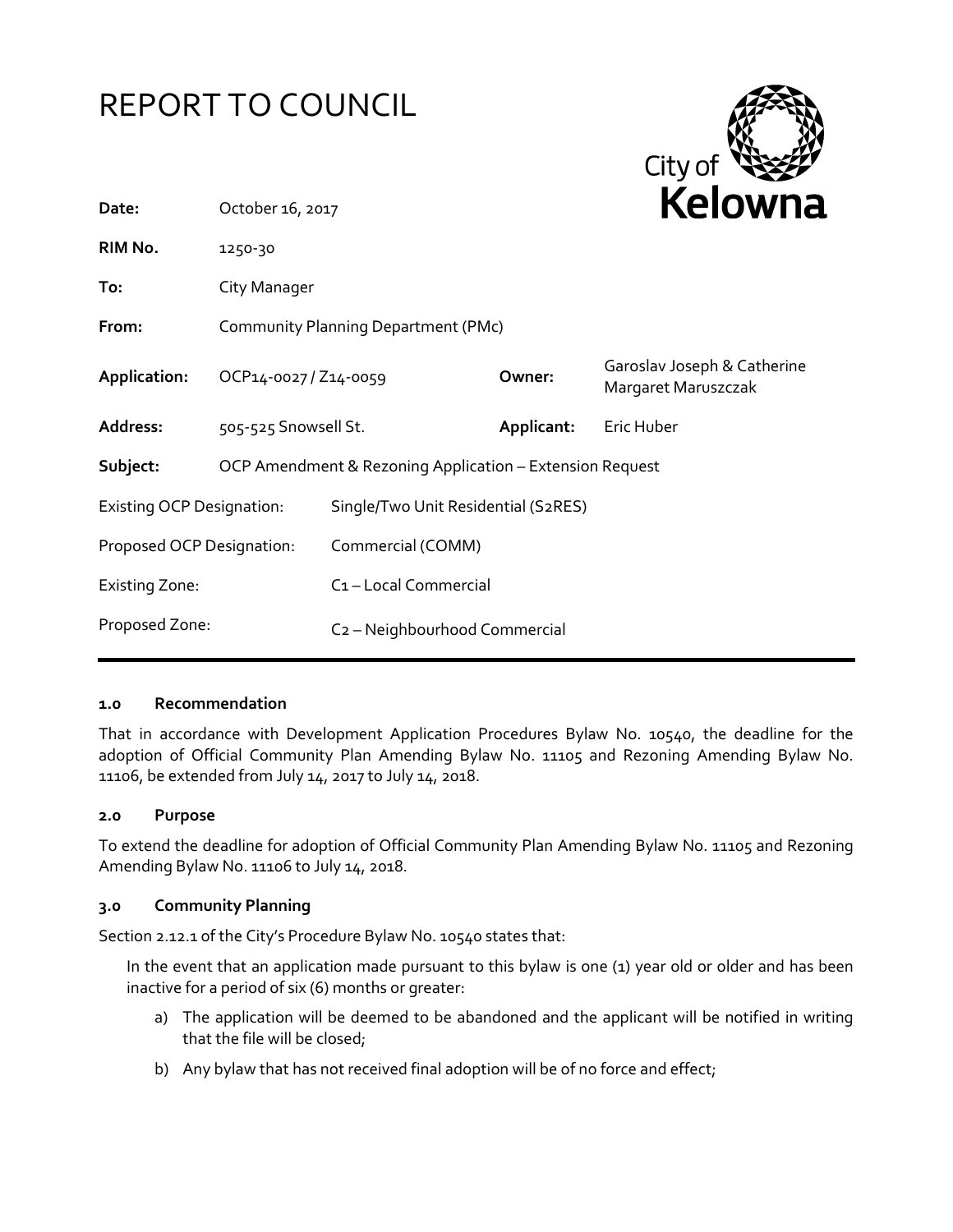c) In the case of an amendment application, the **City Clerk** will place on the agenda of a meeting of **Council** a motion to rescind all readings of the bylaw associated with the Amendment application.

Section 2.12.2 of the Procedure Bylaw makes provision that upon written request by the applicant prior to the lapse of the application, **Council** may extend the deadline for a period of twelve (12) months by passing a resolution to that affect.

By-law No. 11105 and 11106 received second and third readings on July 14, 2015 after the Public Hearing held on the same date. The applicant has received a 12 month extension in 2016 and is seeking an additional extension in order to keep the application open for an additional twelve (12) months to complete the conditions of adoption. The request would provide extension to July 14, 2018.

The applicant is proposing to redevelop the subject property with a new gas bar and convenience store facility. The applicant is continuing to address the site contamination issues related to the gas station that was previously in operation on the property, and received permission from the Province to proceed with Development Permit consideration of this application (see MoE letter attached). The outstanding issues related to obtaining a "certificate of compliance" for the site will be addressed as part of the Building Permit application, as the existing buildings will have to be demolished to access the potentially contaminated soils identified. The additional time will allow the applicant to sort out the outstanding issues associated with the application and proceed with a Development Permit application.

Given the recent activity on this application, and extension to July 14, 2018 is supported.

# **4.0 Background**

There has been a convenience store and gas bar in the location of the intersection of Scenic Road and Glenmore Road for many years. However, this location was a critical component of the relocation and upgrade of Glenmore Road (the Glenmore Bypass). The owners of the property had been involved in many design reviews with City staff regarding the design and proposed location of the "Glenmore Bypass" as well as the potential impact on the store site.

The construction of the "Glenmore Bypass" in this location commenced in 2009. In preparation for that activity, the fuel storage tanks were removed and that portion of the property was decontaminated in preparation for road construction activity. The business license for the gas pumps was left to lapse in 2011. It is because of the lapsed business license that the legal non-conforming status of the gas bar and convenience store operating in the C1 – Local Commercial zone was lost, and the application was made to rezone the property to the C2 – Neighbourhood Commercial zone, a zone that allows for the gas bar use.

There had been a level of contaminated site clean–up done on the property as part of the road construction project. However, it was also identified that there was possible contamination under the buildings located on the property. The applicant wishes to have a level of support for the change in zoning prior to the demolition of the buildings on the site to facilitate the remainder of the site decontamination.

# 4.1 Site Context

The subject property is located south of the intersection of Snowsell Road N. and Glenmore Rd. The property was amended by the consolidation of a surplus closed road dedication in 2012, as part of the adjacent Glenmore Bypass project.